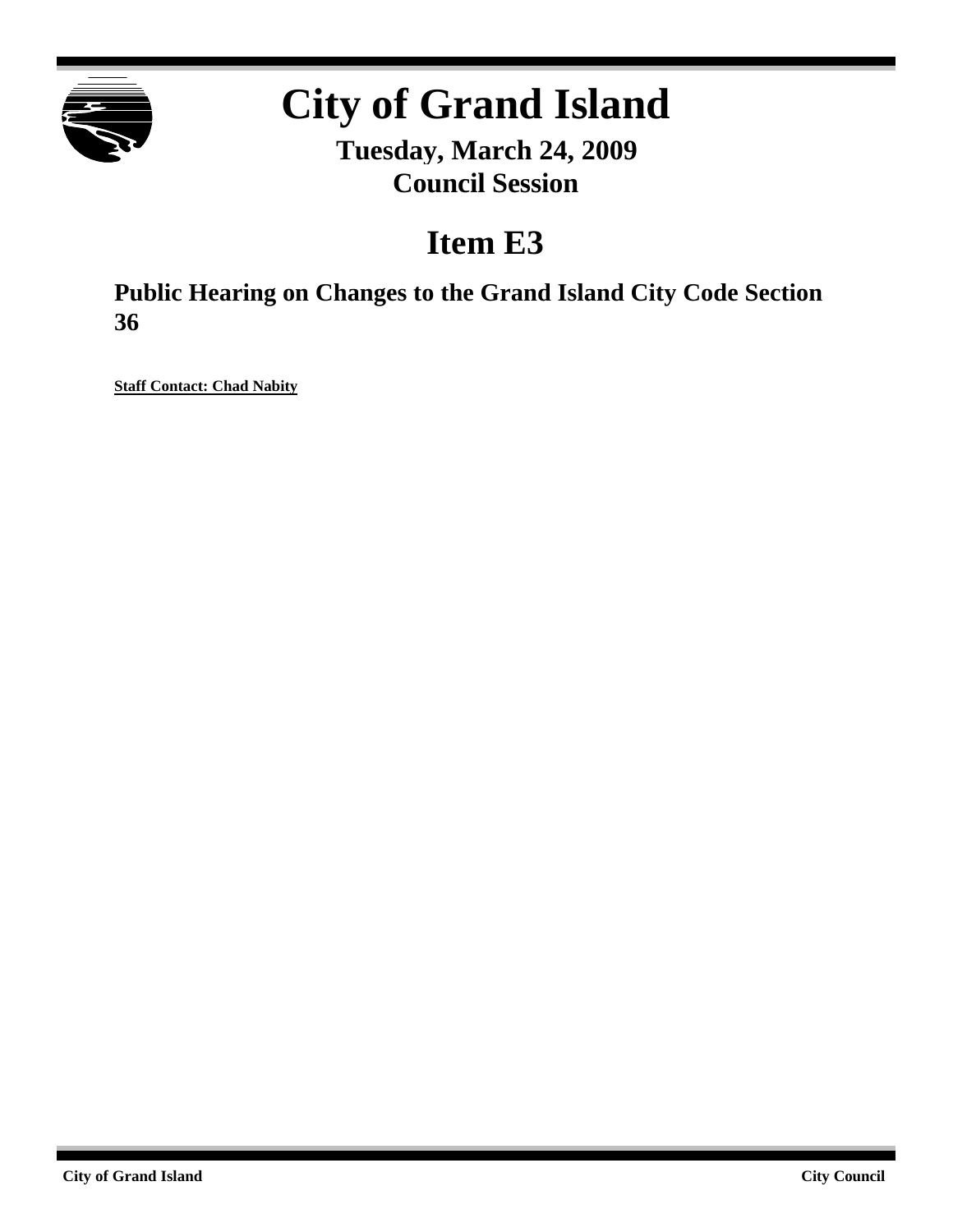## **Council Agenda Memo**

| <b>From:</b>                   | <b>Regional Planning Commission</b>                                     |  |
|--------------------------------|-------------------------------------------------------------------------|--|
| <b>Meeting:</b>                | March 10, 2009                                                          |  |
| Subject:                       | Amendments to Chapter 36 of the Grand Island City<br>Code (C-09-2009GI) |  |
| <b>Item <math>\#</math>'s:</b> | $E-3$                                                                   |  |
| $Presenter(s):$                | Chad Nabity AICP, Regional Planning Director                            |  |

#### **Background**

Concerning amendments to the Zoning Ordinance for the City of Grand Island and its 2 mile extra-territorial jurisdiction. Amendments to be considered pertain too a definition of Recreational Vehicle Pad and consideration of changes regarding Section 103 Wind Energy Systems. (C-09-2009GI)

### **Discussion**

The Planning Commission held a hearing on these proposed changes at their meeting on February 4, 2009. A copy of the memo to Planning Commission is attached. Planning commission discussed the various changes. Council will consider these changes with 2separate ordinances so that each can be considered individually.

#### **Definition of RV Pad**

The definition of an RV Pad was added in response to planning commission concerns about allowing RV Pads as an accessory use at hotels. This definition answered their concerns. This definition would also apply to any other campgrounds permitted in the regulations.

#### **Wind Generation**

Planning Commission was asked by staff to comment on the noise limitation in the wind energy changes. Planning Commission chose to leave those provisions in the regulations and send them to Council as presented.

No members of the public commented at the public hearing.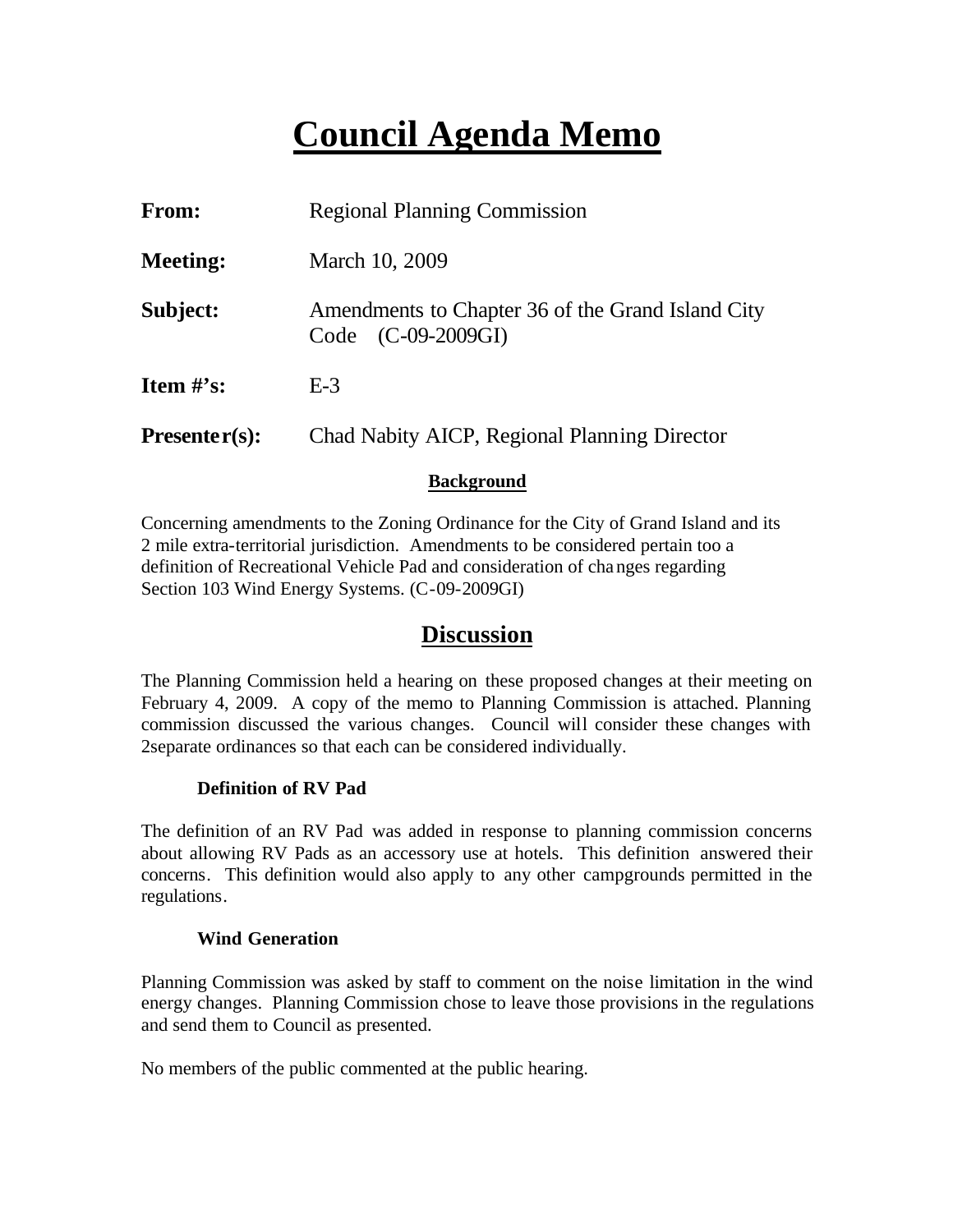## **Alternatives**

It appears that the Council has the following alternatives concerning the issue at hand. The Council may:

- 1. Move to approve
- 2. Refer the issue to a Committee<br>3. Postpone the issue to future date
- Postpone the issue to future date
- 4. Take no action on the issue

## **Recommendation**

A motion was made by and seconded by to recommend approval of the changes to Chapter 36.

A roll call vote was taken and the motion passed with 7 members present (O'Neill, Ruge, Haskins, Heineman, Bredthauer, Snodgrass, Monter) voting in favor.

## **Sample Motion**

Motion to approve the amendments to the Zoning Ordinance for the City of Grand Island and its 2 mile extra-territorial jurisdiction.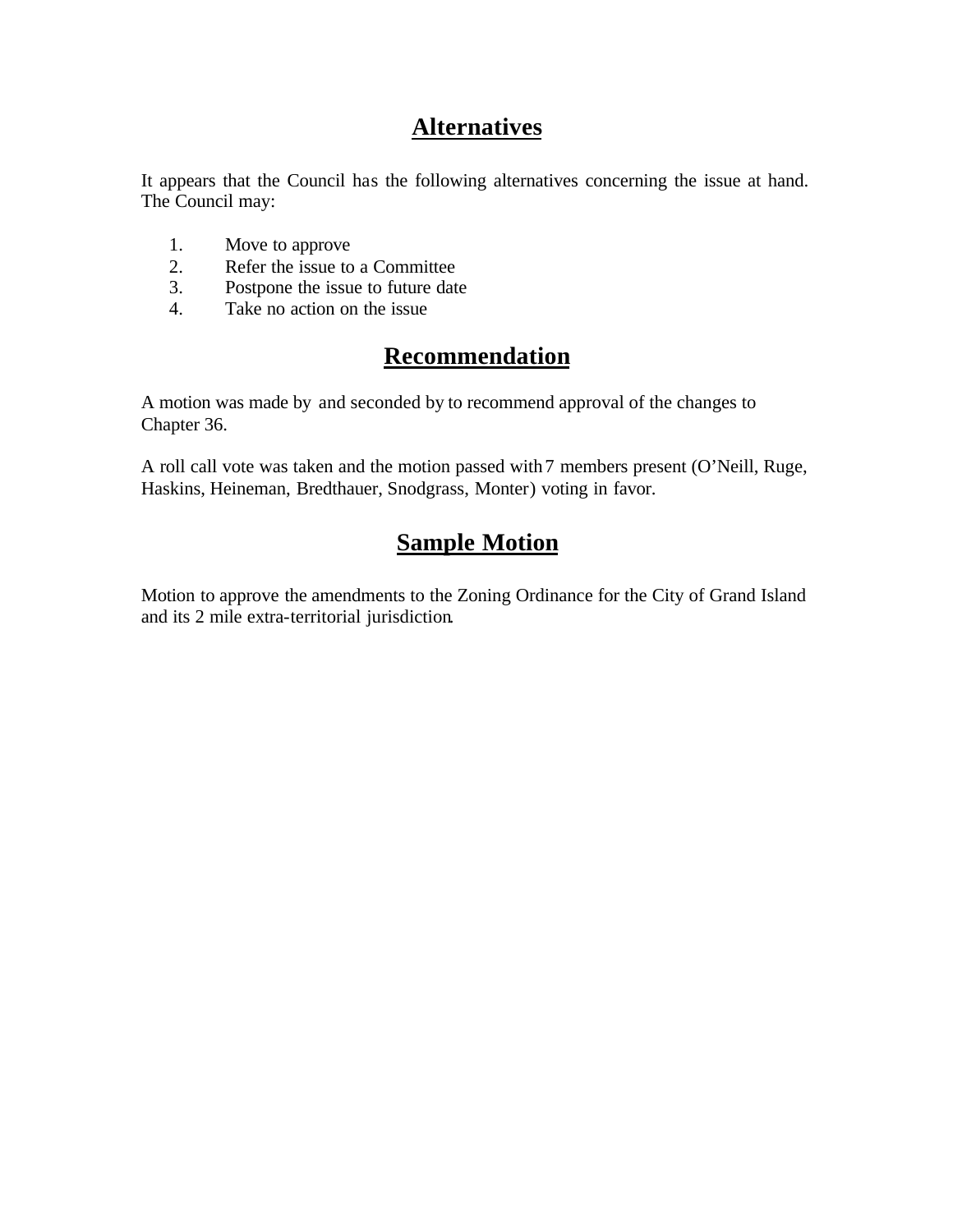#### **PROPOSAL:**

The proposed changes are attached.

All areas with changes are highlighted. Additions are *Italicized and underlined* and deletions are in strike out.

#### **OVERVIEW:**

#### **Definitions**

 $\overline{a}$ 

*Recreational Vehicle Pad: a space for parking a recreational vehicle within a campground or other allowed place consisting of no less than 800 square feet with a minimum width of 12 feet. Improvements included within the pad space include 1 hard surfaced improved parking space of not less than 180 square feet (20 x 9 or 18 x 10) and 2 hard surfaced improved parallel tire pads of not less than 2.5 feet by 24 feet*

#### **Wind Energy Conservation Systems:**

The zoning regulations adopted in 2004 allowed for the installation of wind energy systems. These regulations, however, are out of date and do not adequately address the needs and considerations of wind energy systems available in 2009. This was brought to our attention when we had an application for a small 5KW wind generator was proposed on a parcel of over 12 acres. The tower for this generator was proposed at 40' in height. Our current regulations would require that the tower set back 325' from the property line. The new regulations as proposed would require that the tower set back the height of the tower plus the underlying setback.

This set of regulations was provided by JEO Consulting, Inc. the company that worked on the 2004 update. They began using these regulations after our update. Staff has reviewed the regulations and modified them to fit the needs of Grand Island.

The new regulations also allow Small Wind Energy Conversion Systems (SWECS) in all zoning districts. The height of the tower is limited to 80' or the allowable height for a structure in residential districts or properties being use for residential purposes. The tower must be able to meet the setbacks. The minimum lot size for a SWECS is 20,000 square feet. This means that a SWECS will not be allowed on most residential lots in Grand Island.

One concern that staff has is how to regulate and enforce the noise sections of these changes. Leaving the noise levels off of these regulations and letting this be a regular noise ordinance violation was considered by staff. It is very difficult to enforce noise regulations because you have to be at the site when the noise is being made to measure the noise levels. In this case if the wind speed drops or the system shuts down and swings out of the wind the noise level will change and may drop below the 60db levels in the regulations. (60 db is about as loud as an air conditioner outside at a distance of about 20 feet) $<sup>1</sup>$ </sup>

<sup>1</sup> Simonds, John Ormsbee, **Earthscape : a manual of environmental planning,** p 124 New York : McGraw-Hill, c1978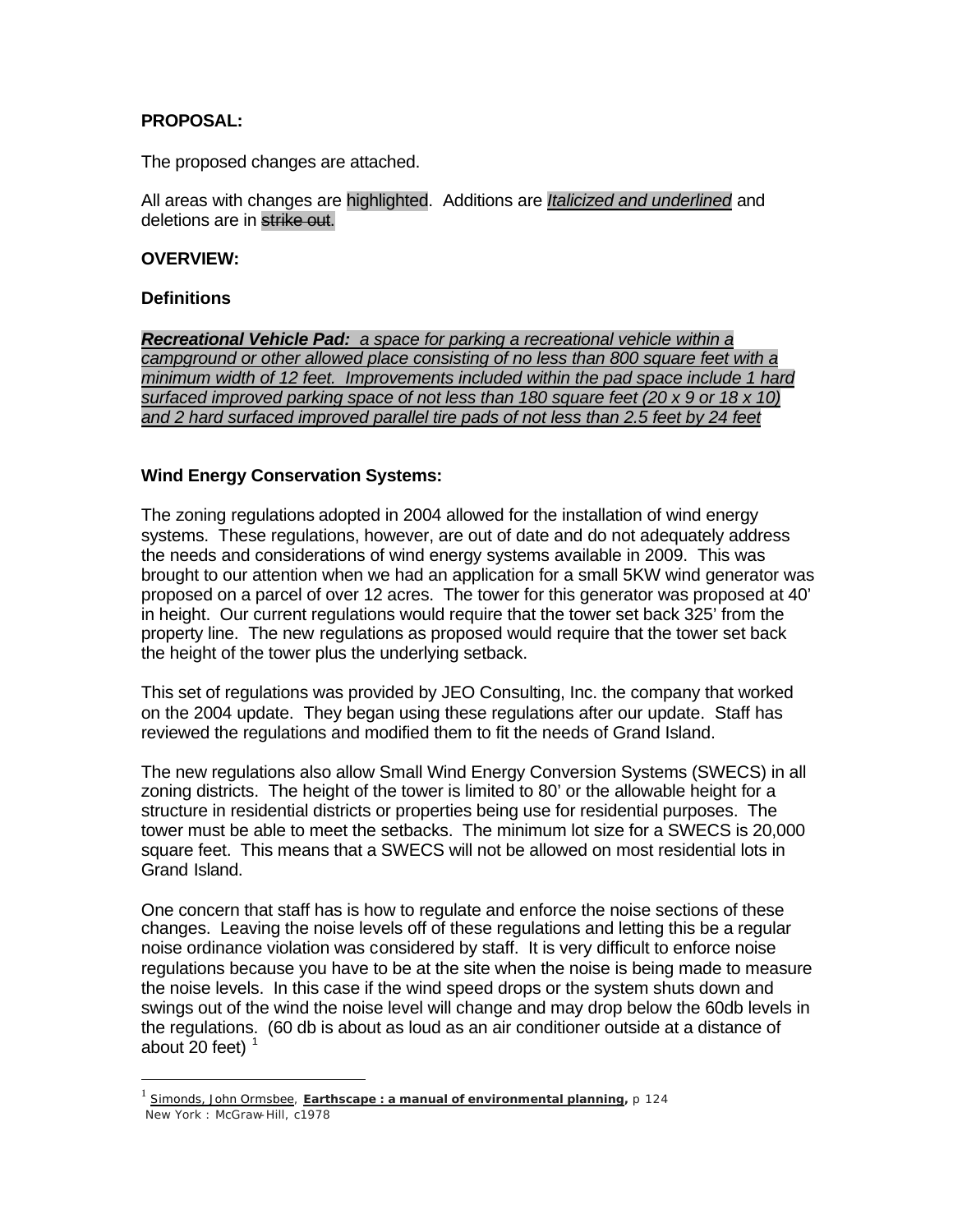Commercial Wind Energy Conversion Systems (WECS) are also allowed under these regulations. They would be a conditional use in the AG-2 Secondary Agriculture, TA Transitional Agriculture and the AG-SI Special Agriculture/Industrial zones. We are not proposing to allow these in the AG-1 Primary Agriculture zone due to the proximity of that zone to the Airport. A WECS would be any system that generates more than 100KW. These would need to meet all of the requirements in the regulations and receive a conditional use permit prior to beginning construction.

#### **RECOMMENDATION:**

 $\overline{a}$ 

That the Regional Planning Commission recommend that the Grand Island City Council **approve** the changes to the Grand Island Zoning Ordinance as requested.

\_\_\_\_\_\_\_\_\_\_\_\_\_\_\_\_\_\_\_ Chad Nabity AICP, Planning Director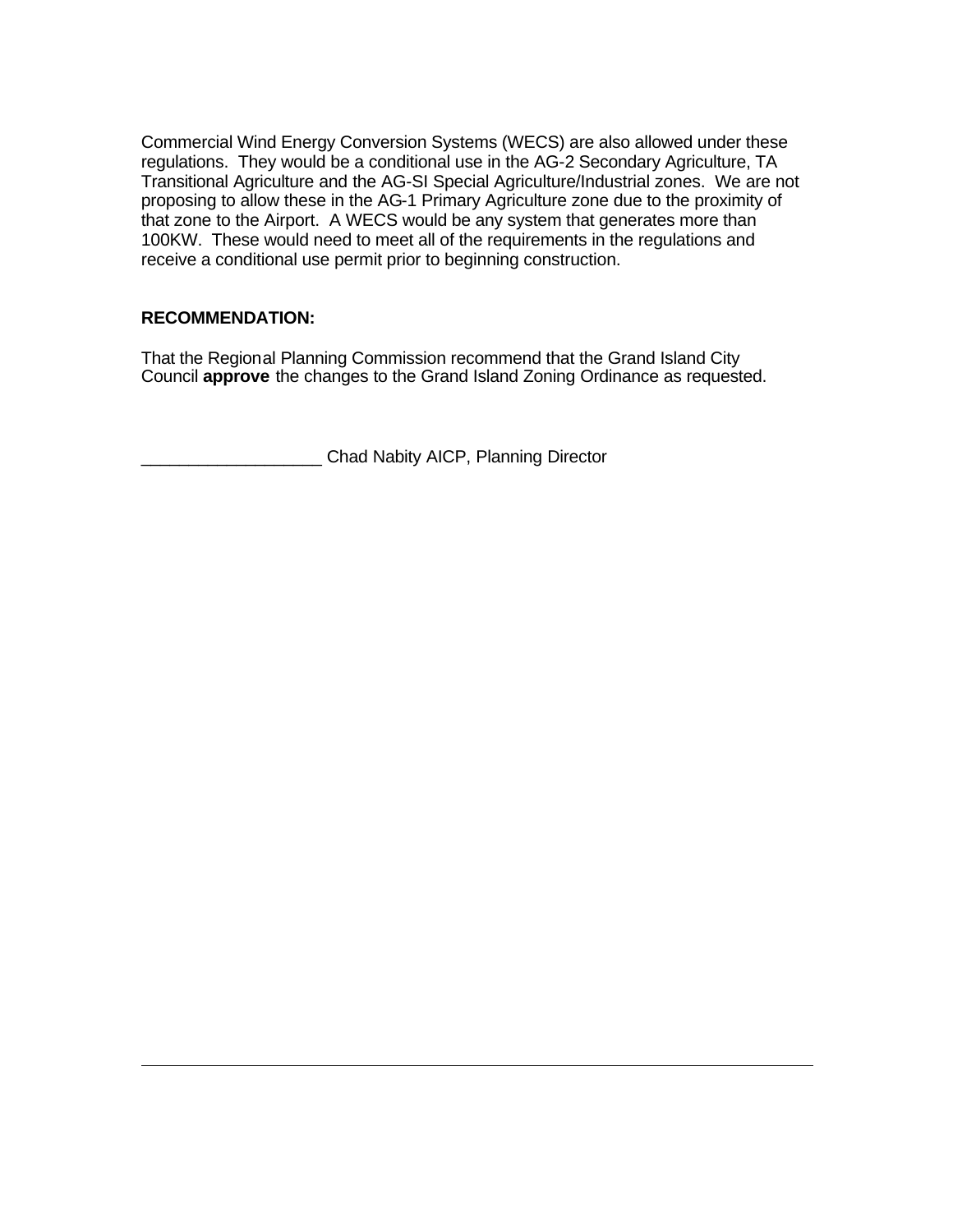#### **§36-8. Definitions**

**Recreational Vehicle Pad:** a space for parking a recreational vehicle within a campground or other allowed place consisting of no less than 800 square feet with a minimum width of 12 feet. Improvements included within the pad space include 1 hard surfaced improved parking space of not less than 180 square feet (20 x 9 or 18 x 10) and 2 hard surfaced improved parallel tire pads of not less than 2.5 feet by 24 feet.

#### **36-103 Wind Energy Conversion Systems**

#### **Definitions**

The following are defined for the specific use of this section.

- A. **Aggregate Project** shall mean projects that are developed and operated in a coordinated fashion, but which have multiple entities separately owning one or more of the individual WECS within the larger project. Associated infrastructure such as power lines and transformers that service the facility may be owned by a separate entity but are also part of the aggregated project.
- B. **Commercial WECS** shall mean a wind energy conversion system of equal to or greater than 100 kW in total name plate generating capacity.
- C. **Connector Line** shall mean any power conductor that carries electrical power from one or more wind turbines to the point of interconnection with the distribution system.
- D. **Hub Height** shall mean the distance from ground level as measured to the centerline of the rotor.
- E. **Fall Zone** shall mean the area, defined as the furthest distance from the tower base, in which a guyed or tubular tower will collapse in the event of a structural failure. This area may be less than the total height of the structure.
- F. **Meteorological Tower** shall mean, for purposes of this regulation, a tower which is erected primarily to measure wind speed and directions plus other data relevant to siting a Wind Energy Conversion System. Meteorological towers do not include towers and equipment used by airports, the Nebraska Department of Roads, or other applications to monitor weather conditions.
- G. **Property Line** shall mean the boundary line of the area over which the entity applying for a Wind Energy Conversion System permit has legal control for the purpose of installing, maintaining and operating a Wind Energy Conversion System.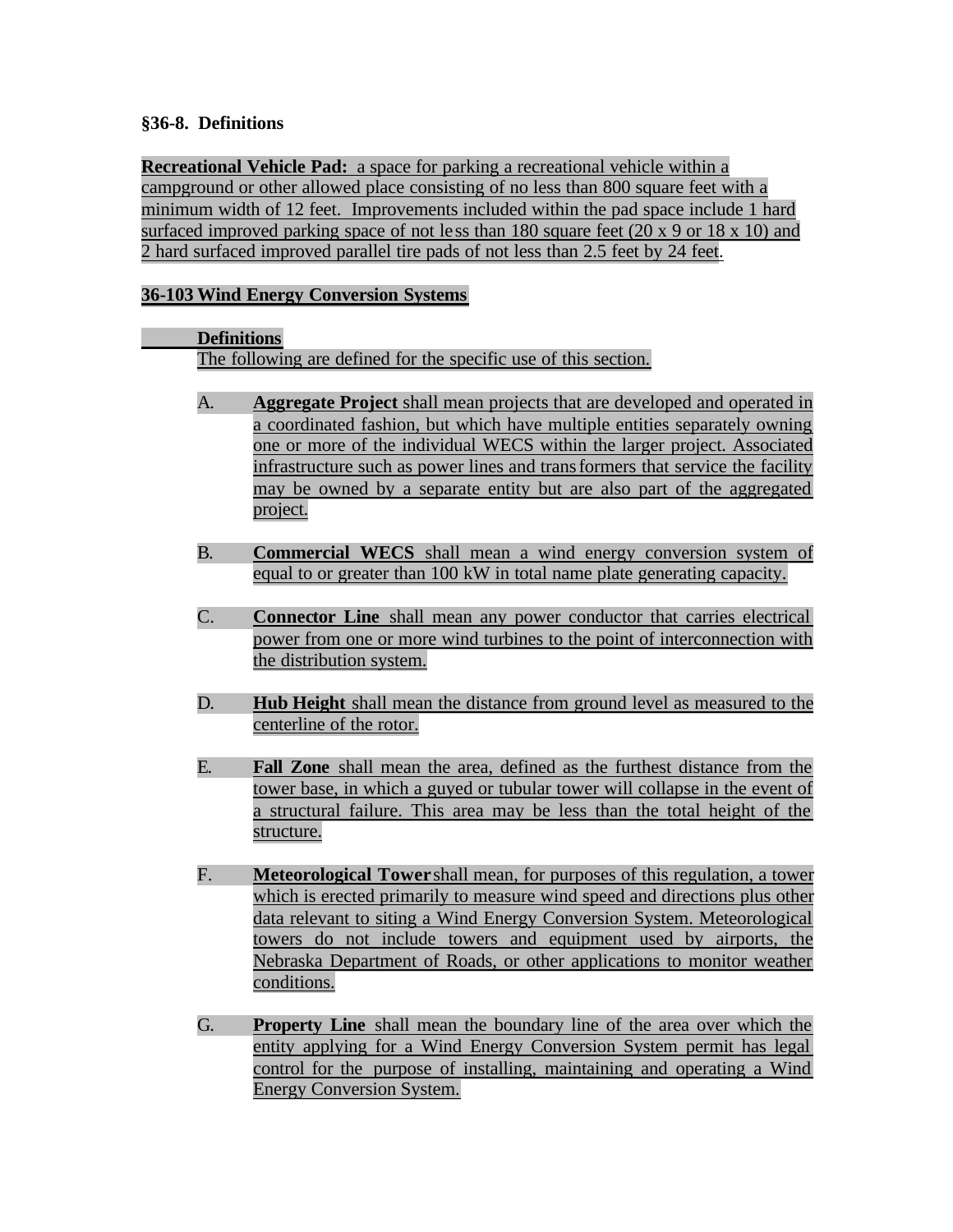- H. **Public Conservation lands** shall mean land owned in fee title by State or Federal agencies and managed specifically for conservation purposes, including but not limited to State Wildlife Management Areas, State Parks, federal Wildlife Refuges and Waterfowl Production Areas. For purposes of this regulation, public conservation lands will also include lands owned in fee title by non-profit conservation organizations, Public conservation lands will also include private lands upon which conservation easements have been sold to public agencies or non-profit conservation organizations.
- I. **Rotor Diameter** shall mean the diameter of the circle described by the moving rotor blades.
- J. **Small Wind Energy Conversion System (SWECS)** shall mean a wind energy conversion system consisting of a wind turbine, a tower, and associated control or conversion electronics, which has a rated capacity of not more than 100 kW and which is intended to primarily reduce on-site consumption of utility power.
- K. **Substations** shall mean any electrical facility to convert electricity produced by wind turbines to a higher or lower voltage for interconnection with transmission lines.
- L. **Total Height** shall mean the highest point, above ground level, reached by a rotor tip or any other part of the Wind Energy Conversion System.
- M. **Tower** shall mean the vertical structures, including the foundation, that support the electrical generator, rotor blades, or meteorological equipment.
- N. **Tower Height** shall mean the total height of the Wind Energy Conversion System, between the ground level at the base of the tower and the top of the tower, exclusive of the rotor blades.
- O. **Transmission Line** shall mean the electrical power lines that carry voltages of at least 69,000 volts (69 KV) and are primarily used to carry electric energy over medium to long distances rather than directly interconnecting and supplying electric energy to retail customers.
- P. **Wind Energy Conversion System (WECS)** shall mean an electrical generating facility comprised of one or more wind turbines and accessory facilities, including but not limited to: power lines, transformers, substations and meteorological towers that operate by converting the kinetic energy of wind into electrical energy, which may be used on-site or distributed into the electrical grid.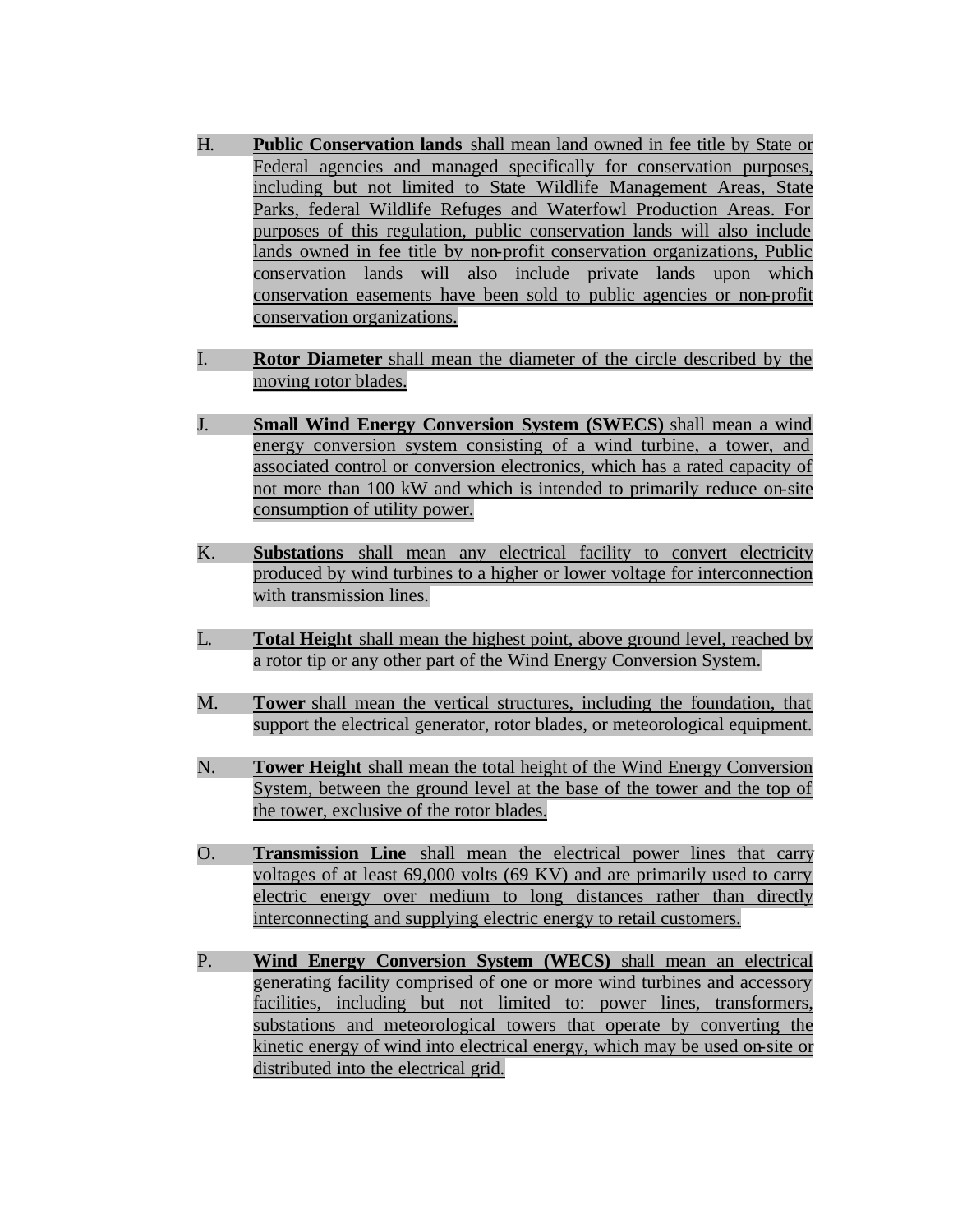Q. **Wind Turbines** shall mean any piece of electrical generating equipment that converts the kinetic energy of blowing wind into electrical energy using airfoils or similar devices to capture the wind.

#### **Small Wind Energy Conversion Systems**

#### **Purpose**

It is the purpose of this regulation to promote the safe, effective and efficient use of wind energy systems installed to reduce the on-site consumption of utility supplied electricity.

#### **Requirements**

Small wind energy conversion systems shall be permitted as an Accessory Use within any district where the use is listed and allowed. Certain requirements as set forth below shall be met:

#### **A. Tower Height**

- 1. For all residential or residentially zoned properties tower height shall be limited to 80 feet or the maximum height for a structure in that district, tower must meet required setbacks.
- 2. For non-residential or non-residentially zoned properties between 20,000 square feet and one acre tower height shall be limited to 80 feet or the maximum height for a structure in that district, tower must meet required setbacks.
- 3. For non-residential or non-residentially zoned properties greater than one acre in size, there is no limitation on tower height, except that the tower must meet required setbacks.

#### **B. Minimum Lot Size**

Towers shall not be permitted on any lot of less than 20,000 square feet

#### **C. Setbacks**

1. No part of the wind system structure, including guy-wire anchors, may extend closer than 10 feet to the property lines of the installation site; tower must meet required underlying setbacks.

#### **D. Noise**

- 1. Small wind energy systems shall not exceed 60 dBA, as measured at the closet neighboring inhabited dwelling unit.
- 2. The noise level may be exceeded during short term events such as utility outages and/or severe wind storms, wind speeds of greater than 50 miles per hour.
- **E. Approved Wind Turbines**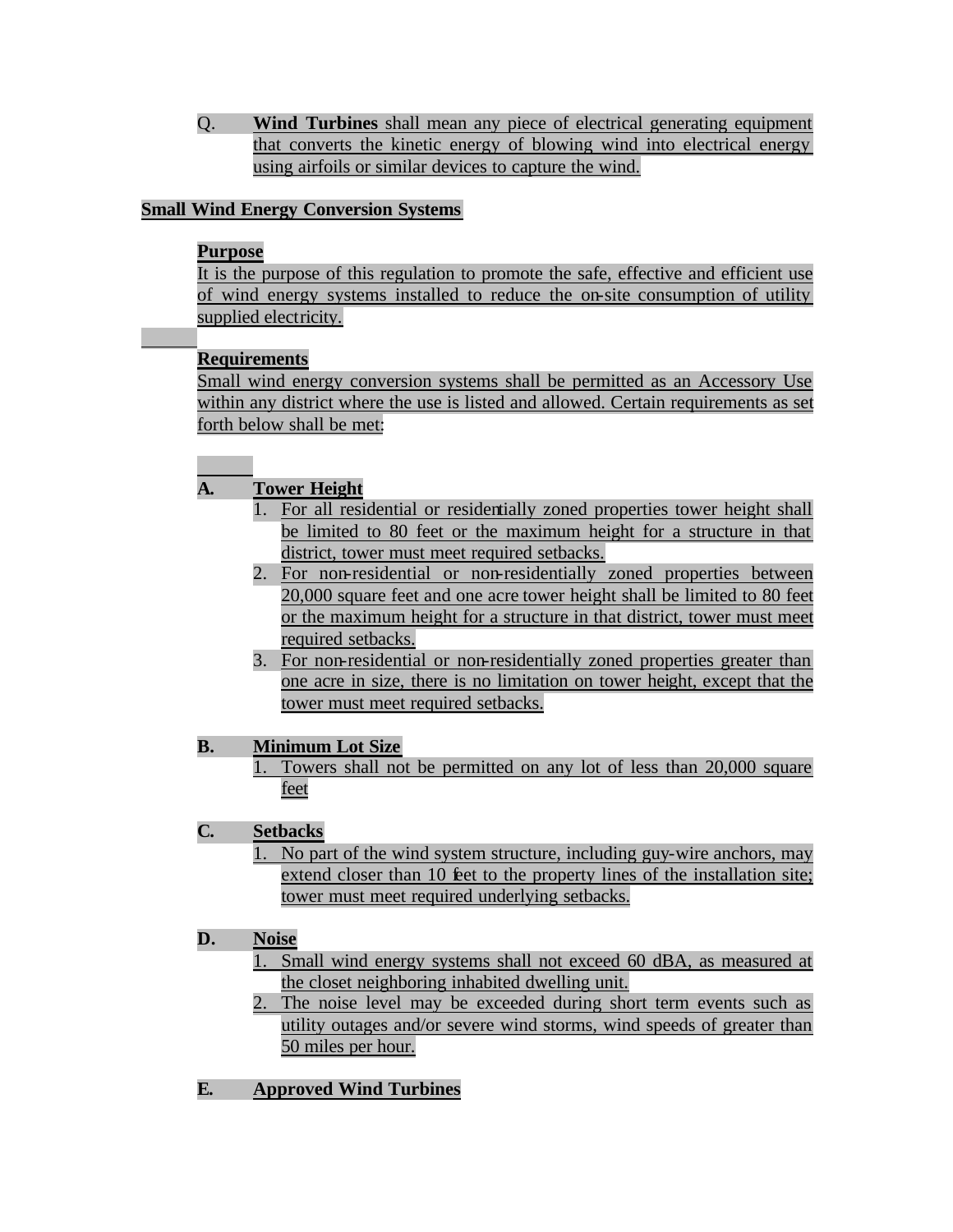1. Small wind turbines must have been approved under the Emerging Technologies program of the California Energy Commission or any other small certification program recognized by the American Wind Energy Association.

#### **F. Compliance with Building and Zoning Codes**

- 1. Applications for small wind energy systems shall be accomplished by standard drawings of the wind turbine structure, including the tower base, and footings.
- 2. An engineering analysis of the tower showing compliance with official building code of the governing body and/or the State of Nebraska and certified by a licensed professional engineer shall also be submitted.

#### **G. Compliance with FAA Regulations**

- 1. Small wind energy conversion systems must comply with applicable FAA regulations, including any necessary approvals for installations close to airports.
- 2. No small wind energy system shall be installed until evidence has been given that the Central Nebraska Regional Airport has been informed of the applicant's intent to install a SWECS.

#### **H. Compliance with National Electrical Code**

1. Permit applications for small wind energy systems shall be accompanied by a line drawing of the electrical components in sufficient detail to allow for a determination that the manner of installation conforms to the National Electrical Code and the National Electric Safety Code.

#### **I. Utility Notification**

- 1. No small wind energy system shall be installed until evidence has been given that the utility company has been informed of the customer's intent to install an interconnected customer-owned generator.
- 2. Off-grid systems shall be exempt from this requirement.

#### **Setbacks**

All towers for SWECS shall adhere to the setbacks established in the following table:

|                       | <b>Required Setbacks for SWECS Towers</b>        |  |  |
|-----------------------|--------------------------------------------------|--|--|
| <b>Property Lines</b> | One times the total height plus underlying       |  |  |
|                       | setback                                          |  |  |
| Road                  | times the total height plus underlying<br>One    |  |  |
| Rights of-Way*        | setback                                          |  |  |
| Rights of-<br>Other   | times<br>the total height plus underlying<br>One |  |  |
| Way                   | setback                                          |  |  |

The setback shall be measured from any future Rights-of-Way if a planned change or expanded Right-of-Way is known.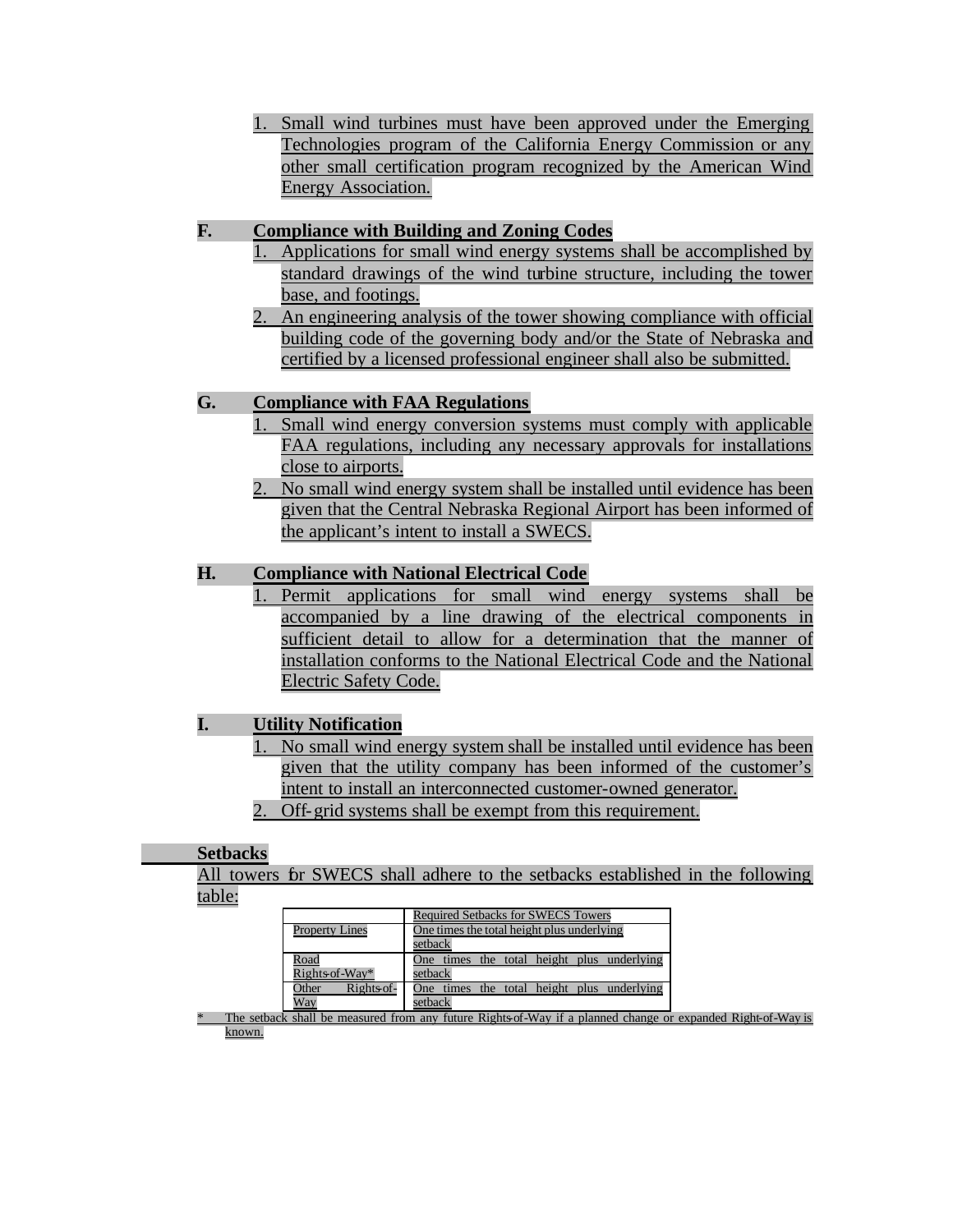#### **Commercial/Utility Grade Wind Energy Conversion Systems**

#### **Purpose**

It is the purpose of this regulation to promote the safe, effective and efficient use of commercial/utility grade wind energy conversion systems within the City of Grand Island and its Extraterritorial Zoning Jurisdiction

#### **Requirements**

Commercial/Utility Grade wind energy systems shall be a Conditional Use within the AG-2 Secondary Agricultural District, the TA Transitional Agriculture District and the AG-SI Special Agriculture/Industrial Zone. The following requirements and information shall be met and supplied:

- A. The name(s) of project applicant.
- B. The name of the project owner.
- C. The legal description and address of the project.
- D. A description of the project including: Number, type, name plate generating capacity, tower height, rotor diameter, and total height of all wind turbines and means of interconnecting with the electrical grid.
- E. Site layout, including the location of property lines, wind turbines, feeder lines, and all related accessory structures. This site layout shall include distances and be drawn to scale.
- F. Certification by an Engineer competent in disciplines of WEC's.
- G. Documentation of land ownership or legal control of the property.
- H. The latitude and longitude of individual wind turbines; included with this shall be an area or zone in close proximity that meets all setbacks; where actual WEC will be considered.
- I. A USGS topographical map, or map with similar data, of the property and surrounding area, including any other Wind Energy Conversion System, within 10 rotor distances of the proposed Wind Energy Conversion System not owned by the applicant.
- J. Location of migratory waterfowl flyways, wetlands, scenic, and natural areas within 1,320 feet of the proposed Wind Energy Conversion System.
- K. An Acoustical Analysis that certifies that the noise requirements within this regulation can be met
- L. The applicant shall supply the emergency management agency and/or fire departments with a basic emergency response plan.
- M. FAA and FCC permit, if necessary. Applicant shall submit permit or evidence that the permit has been filed with the appropriate agencies and that the Central Nebraska Regional Airport has been notified of the project.
- N. Evidence that there will be no inference with any commercial and/or public safety communication towers.
- O. Decommissioning Plan as required by this regulation.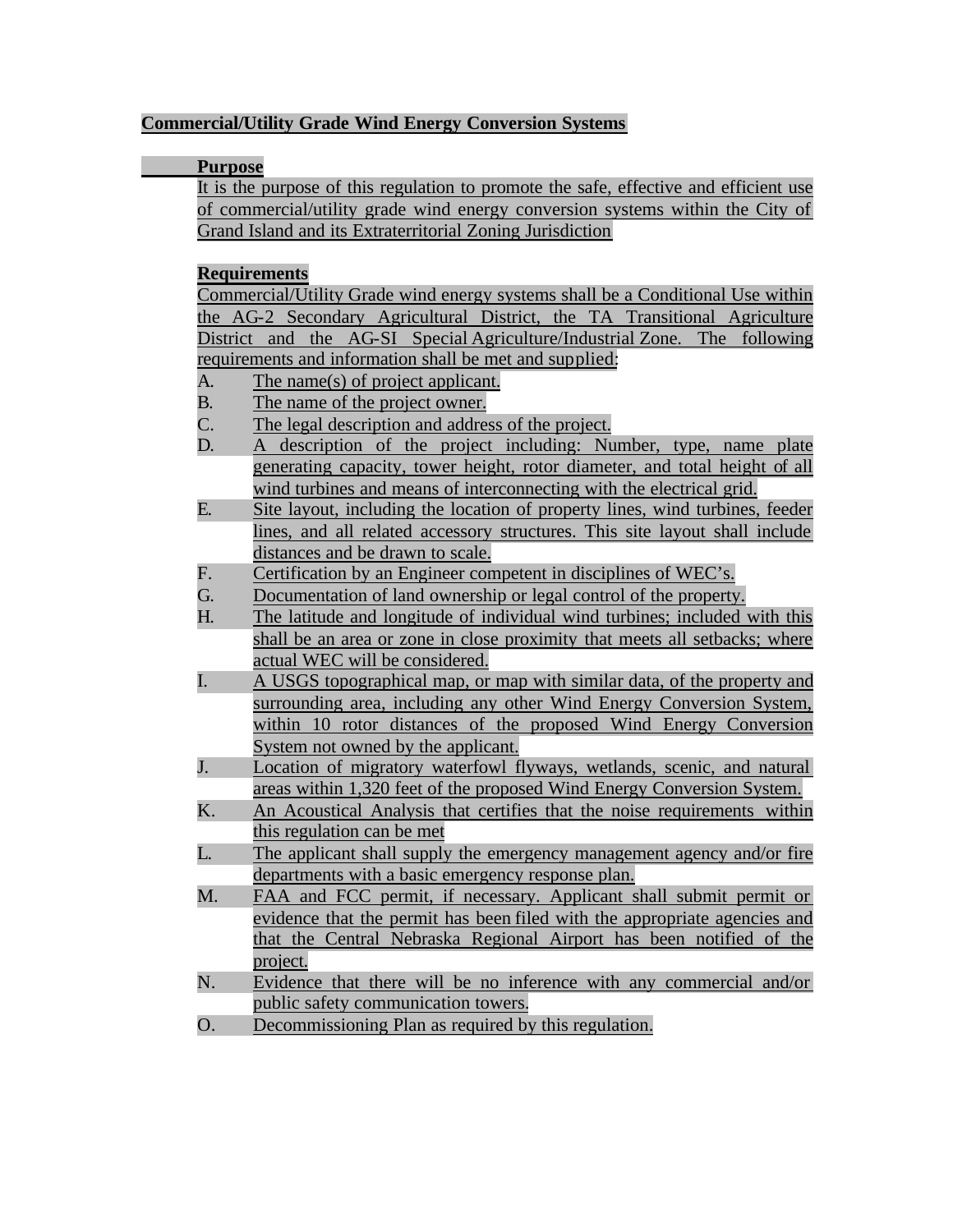| <b>Setbacks</b>                                                                                                       |                                                                                                                                           |                              |  |  |
|-----------------------------------------------------------------------------------------------------------------------|-------------------------------------------------------------------------------------------------------------------------------------------|------------------------------|--|--|
| All towers shall adhere to the setbacks established in the following table:                                           |                                                                                                                                           |                              |  |  |
|                                                                                                                       | Wind Turbine-<br>Commercial/Utility WECS                                                                                                  | <b>Meteorological Towers</b> |  |  |
| <b>Property Lines</b>                                                                                                 | 150 feet from property lines; however, the setback may be<br>less when two adjoining property owners are within the<br>aggregate project. | One times the tower height.  |  |  |
| Neighboring<br><b>Dwelling Units</b>                                                                                  | 1,000 feet                                                                                                                                | One times the tower height.  |  |  |
| Road<br>Rights of-Way*                                                                                                | One-half the rotor diameter.                                                                                                              | One times the tower height.  |  |  |
| Other<br>Rights of-<br>Way                                                                                            | NA                                                                                                                                        | NA                           |  |  |
| Wildlife<br><b>Management Areas</b><br>and State<br><b>Recreational Areas</b>                                         | 600 feet                                                                                                                                  | 600 feet                     |  |  |
| <b>USFW</b><br>Wetlands.<br>Types III, IV, and V                                                                      | 600 feet                                                                                                                                  | 600 feet                     |  |  |
| Other structures and<br>cemeteries adjacent<br>to the applicant's<br>sites                                            | One-half the rotor diameter.                                                                                                              | One times the tower height.  |  |  |
| Other existing<br><b>WECS</b> not owned<br>by the applicant.                                                          | NA                                                                                                                                        | NA                           |  |  |
|                                                                                                                       |                                                                                                                                           |                              |  |  |
| $\ast$<br>The setback shall be measured from any future Rights of Way if a planned change or expanded Right-of-Way is |                                                                                                                                           |                              |  |  |

## known.

#### **Special Safety and Design Standards**

All towers shall adhere to the following safety and design standards:

- A. Clearance of rotor blades or airfoils must maintain a minimum of 12 feet of clearance between their lowest point and the ground.
- B. All Commercial/Utility WECS shall have a sign or signs posted on the tower, transformer and substation, warning of high voltage. Other signs shall be posted on the tower base or perimeter fencing with emergency contact information.
- C. All wind turbines, which are a part of a commercial/utility WECS, shall be installed with a tubular, monopole type tower.
- D. Consideration shall be given to painted aviation warnings on all towers less than 200 feet.
- E. Color and finish: All wind turbines and towers that are part of a commercial/utility WECS shall be white, grey, or another non-obtrusive color. Blades may be black in order to facilitate deicing. Finishes shall be matte or non-reflective.

#### F. Lighting: Lighting, including lighting intensity and frequency of strobe, shall adhere to but not exceed requirements established by the FAA permits and regulations. Red strobe lights shall be used during nighttime illumination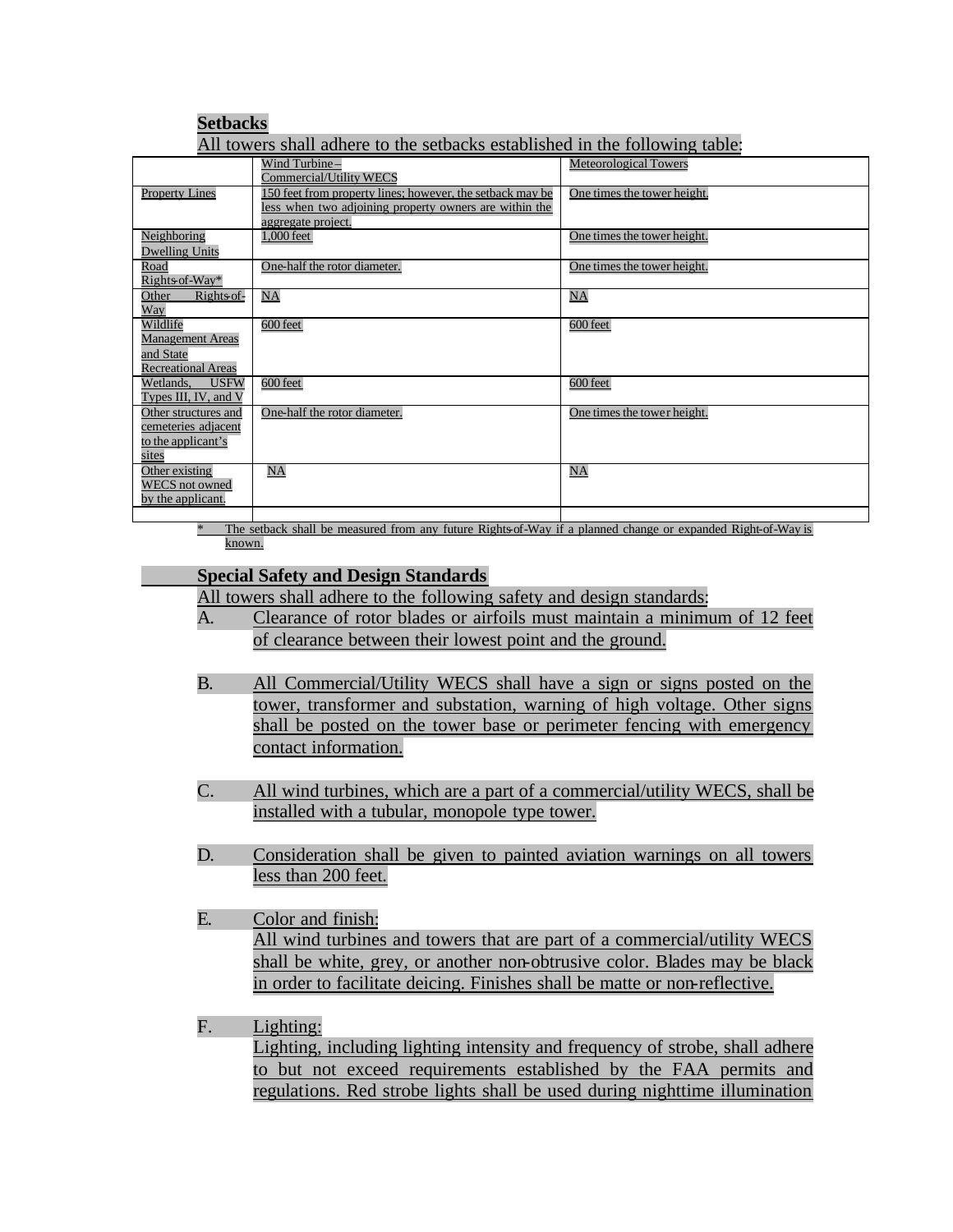to reduce impacts on neighboring uses and migratory birds. Red pulsating incandescent lights should be avoided.

- G. Other signage: All other signage shall comply with the sign regulations found in the City Code.
- H. Feeder Lines:

All communications and connector lines associated with the project distribution system installed as part of a WECS shall be buried. Where obstacles to the buried lines create a need to go above ground, these lines may be placed above ground only to miss the obstacle.

I. Waste Disposal:

Solid and Hazardous wastes, including but not limited to crates, packaging materials, damaged or worn parts, as well as used oils and lubricants, shall be removed from the site promptly and disposed of in accordance with all applicable local, state and federal regulations.

J. Discontinuation and Decommissioning:

A WECS shall be considered a discontinued use after one year without energy production, unless a plan is developed and submitted to the Zoning Administrator outlining the steps and schedule for returning the WECS to service. All WECS and accessory facilities shall be completely removed to twelve feet below ground level within 180 days of the discontinuation of use. The 180 days may be extended if proof of weather delays is provided.

Each Commercial/Utility WECS shall have a Decommissioning plan outlining the anticipated means and cost of removing WECS at the end of their serviceable life or upon use being discontinued. The cost estimates shall be made by a competent party; such as a Professional Engineer, a contractor capable of decommissioning or a person with suitable expertise or experience with decommissioning. The plan shall also identify the financial resources that will be available to pay for decommissioning and removal of the WECS and accessory facilities. The initial plan shall be submitted with the application. An updated plan shall be filed with the City every 5 years.

K. Noise:

No Commercial/Utility WECS shall exceed 50 dBA at the nearest structure or use occupied by humans.

L. Interference:

The applicant shall not cause interference with power quality of area utility feeder circuits and shall not introduce noise to the connected electric distribution system. WECS shall not cause interference with any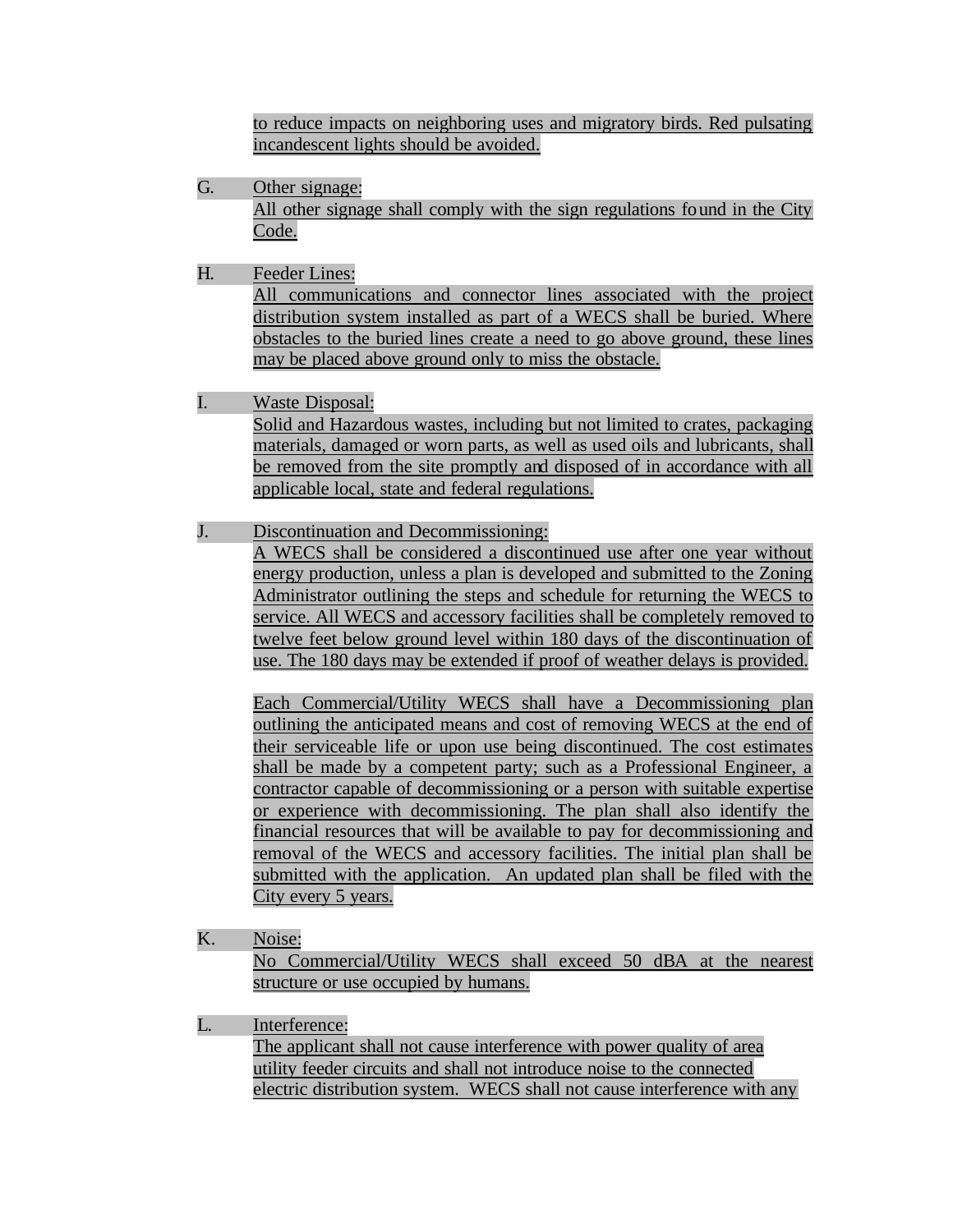commercial or public safety electromagnetic communications, such as radio, telephone, microwaves, or television signals. The applicant shall notify all electric utilities and communication tower operators within five miles of the proposed WECS location upon application for permits.

- M. Environmental Permits: The developer shall present evidence the project meets the environmental permitting requirements of all applicable state and federal agencies if such permits are required.
- N. Drainage System: The applicant shall be responsible for immediate repair of damage to public drainage systems stemming from construction, operation or maintenance of the WECS.